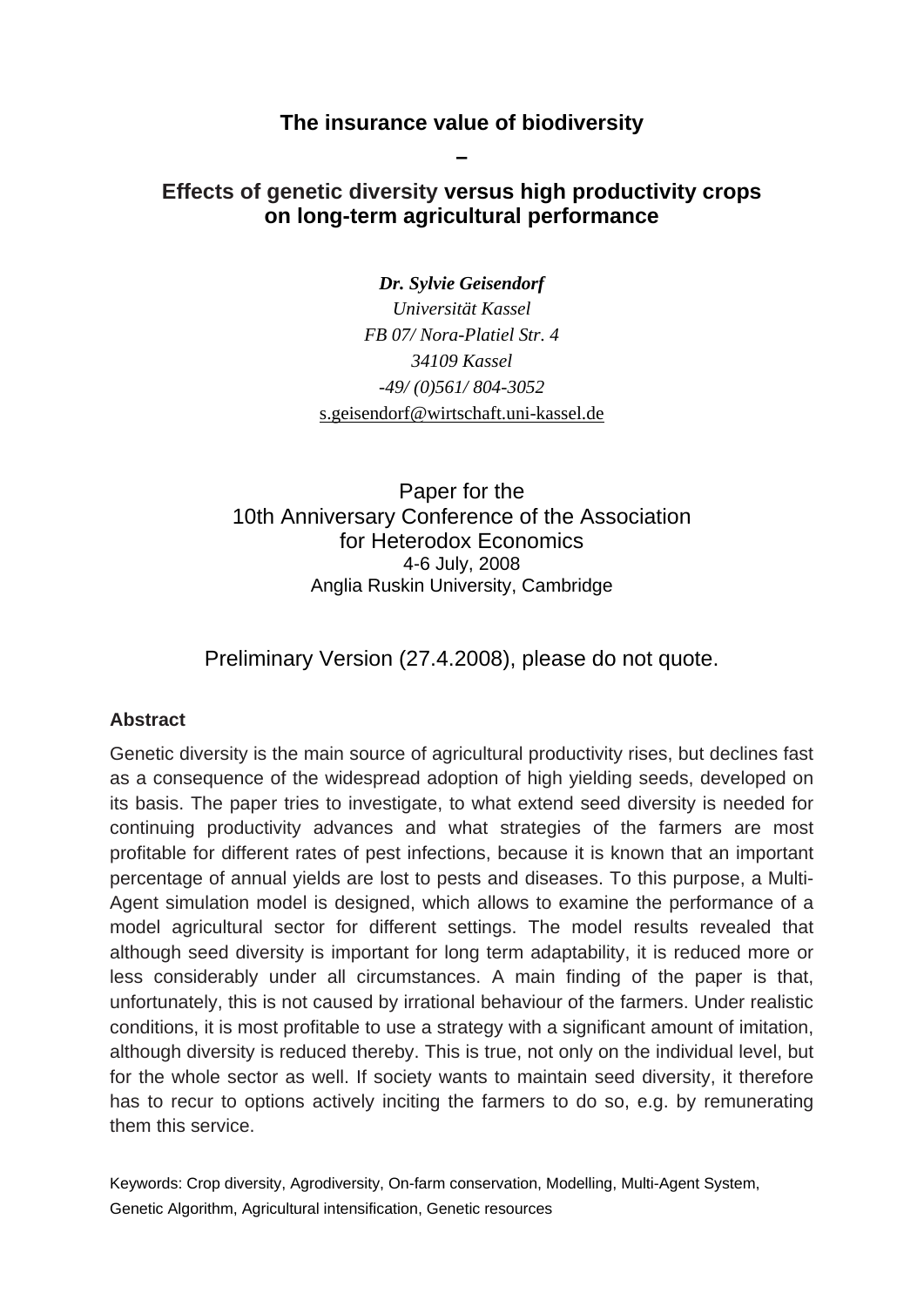## **1 Introduction**

1

Genetic resources are the origin of agricultural production. Half the yield gains in major U.S. cereal crops in the last 70 years are attributed to genetic improvements (Day-Rubenstein et al. 2005). A considerable amount of productivity enhancements can be traced back to scientifically bred varieties with their higher performance or resistances. However, scientifically bred crops reduce the genetic variety and thereby induce the undesirable side effect of inhibiting further ameliorations. Plant breeders need diversity to adapt the crop seed to constantly changing environmental conditions. And the genetic uniformity of many modern crops makes them particularly vulnerable to evolving pests and diseases or changing weather conditions. The agricultural sector as a whole is therefore confronted with the question of balancing high current productivity against the long-term adaptability of a genetically diverse crop.

Some papers have been written about the cost-benefit aspect of biodiversity conservation or the typical common resource dilemma, the costs of maintaining diversity being often private (when it is maintained by farmer-developed varieties or the renouncement to cultivate the habitat of wild crop types) whereas benefits are public (Jackson et al. 2007, Perrings et al. [1](#page-1-0)995 or Pascual and Perrings 2007).<sup>1</sup> The current paper is not concerned with these issues.

An interesting approach to asses some aspects of the value of crop diversity for further agricultural production is Goeschl and Swanson (2002). Within the framework of a macroeconomic endogenous growth model they investigate the amount of R&R to develop new seed varieties that farmers would undergo under two different regimes: a benevolent social planner and individual firms. Goeschl and Swanson explain the necessity for a continuous R&D by two processes, reducing the value of current best seeds: 1. a Schumpeterian "creative destruction", which devaluates old seed varieties as new and more productive ones are developed and 2. "adaptive destruction" by biological adaptation of pests and diseases to new crop varieties, which reduce their productivity considerably. The model is a quite interesting approach but it has some shortcomings, particularly where the actual amount of crop diversity in the system is concerned. Success of R&D in Goeschl and Swanson´s model uniquely depends on the amount of another natural factor, land, allocated to this purpose.<sup>[2](#page-1-1)</sup> Although the allocation of scarce input factors reveals something about the importance of the corresponding production sector, such an analysis is unable to grasp the dynamic nature of the actual breeding of new crop varieties. First, land may well be important for its development, but need not necessarily be considered as opposed to final production. In fact, new seed variants are often

<span id="page-1-0"></span> $1$  The benefits of agrobiodiversity are not only condsidered for agriculture, but  $-$  in a broader concept of external effects – for society as a whole, i.e. in the form of ecological services, environmental quality, recreation and aesthetic values (Jackson et al. 2007).<br><sup>2</sup> Land in Cassabl and Suranear's grouth model being the g

<span id="page-1-1"></span>Land in Goeschl and Swanson´s growth model being the only scarce input factor, the allocation of which between R&D and final production is the only relevant decision of this economy.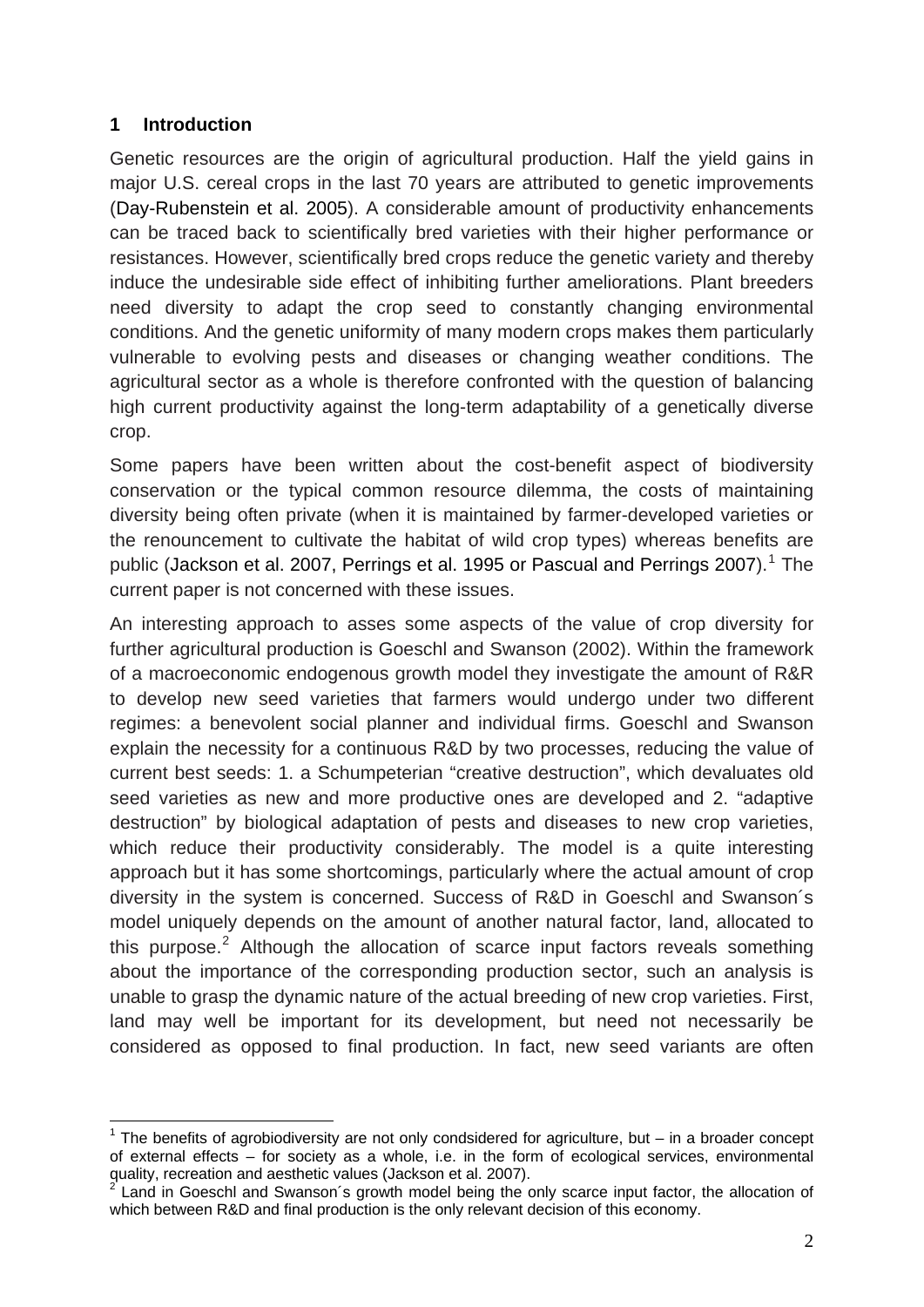developed while planting for final production. $3$  Second, and most importantly, the success of breeding new crops is by no means a purely economic process, depending mostly on investments in R&D. The main input factor in successful breeding is a diverse gene pool of existing crop seeds. As this aspect is neglected in the model, a real estimation of the value of biodiversity (claimed in the title of the paper) is not possible in this way.

The current paper tries to asses the role of genetic diversity in agricultural production by linking the potential for further developments of the crop seed directly to its current diversity. I.e., as in nature, new varieties can only be developed as modifications or recombination of existing ones. This breeding procedure is embedded in a modelling framework, in which the trade off between high present productivity and the long-term necessity of diversity becomes obvious. The model illuminates the issue by letting the right mixture evolve endogenously in a changing environment, without referring to an external cost-benefit balance. It does so by placing the economic agents in an environment which remains stable for some time but undergoes periods of change as well. Under stable conditions a fast convergence to the so far best performing variety is often the best short term solution. But even than not always. Further breeding and experimentation with diverse crops might reveal even further amendments. Its real fallacy however, is the reduction of genetic diversity which is needed as an insurance against change. The model reveals the appropriate blend of an adoption of high productivity crops and the maintenance of adaptability by sustaining a diverse gene pool. A main intention of the paper is to depict the essential amount of diversity for different rates of environmental change. Although costly at short-term, an appropriate base level of biodiversity is a crucial aspect of long-term agricultural development and its economic success.

The paper is organized as follows: Section 2 will introduce into the problem of biodiversity loss by genetically unified crops. It will cite some figures and tell some stories about the usefulness and problems of high yielding varieties (further on HYV) and it will explain how and why agrobiodiversity should primarily be conserved "in situ", i.e. on-farm. Section 3 then proposes a multi-agent modelling framework for the assessment of the value of crop diversity. This value has here been named insurance value, because crop diversity is the basis for further agricultural development in terms of variety-enhancements and pest and disease resistances – the latter making the idea of insurance probably most comprehensible. Section 4 presents and discusses the results of the model and section 5 concludes the paper.

## **2 Crop diversity loss and the insurance value of diversity**

A considerable part of yield gains in agriculture can be directly traced back to genetic improvements of the seeds (Day-Rubenstein et al. 2005). For some periods and

<span id="page-2-0"></span><sup>1</sup>  $3$  This is particularly true for developing countries with their individual landraces (Bardsley 2003). It is these landraces in turn on which developed countries revert to when looking for new resistances or adaptations to difficult environmental circumstances.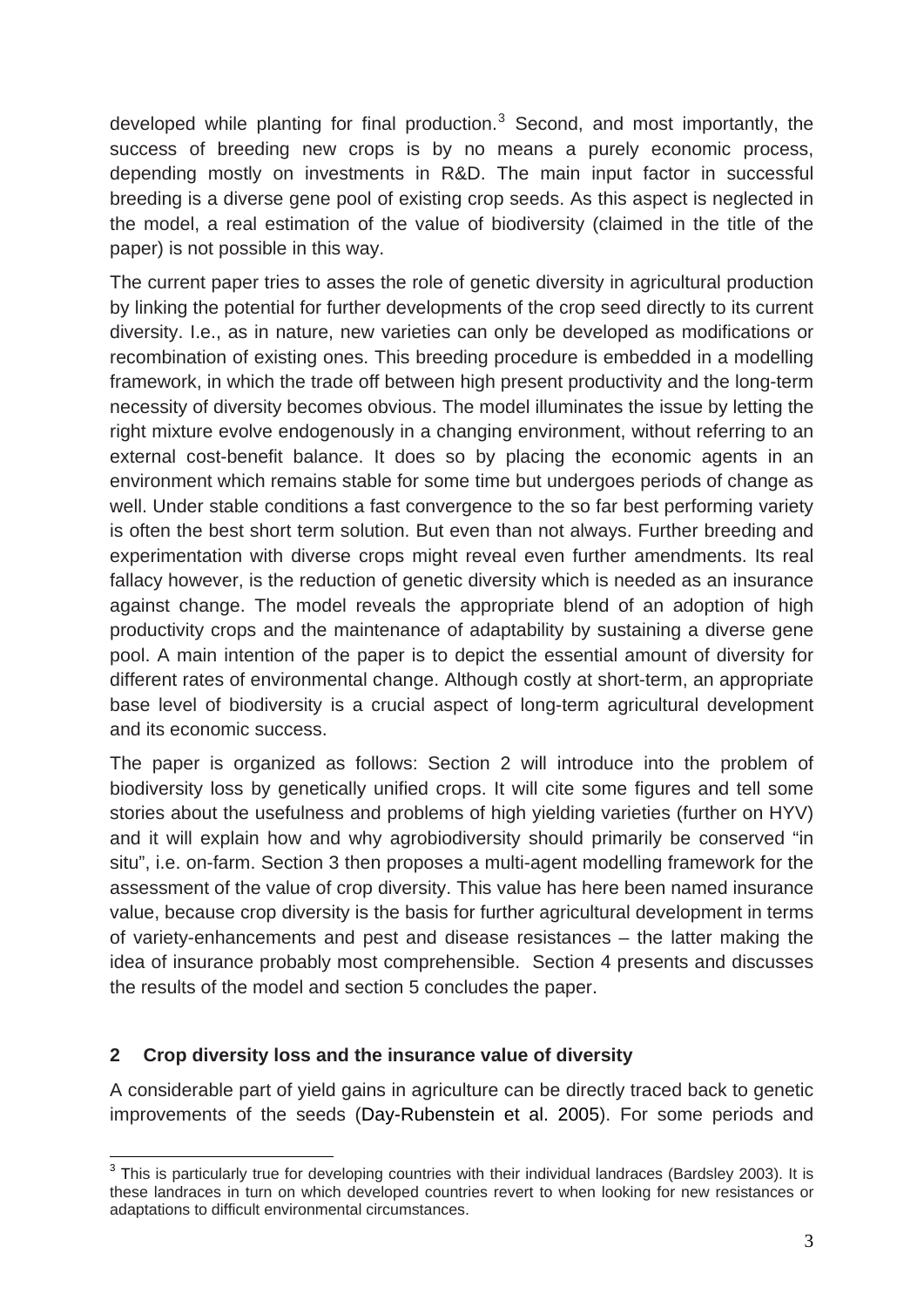countries they are immediately related with the "Green Revolution", a widespread planting of scientifically bred crop seeds that are particularly productive. In India e.g., the yields for different cereals increased by more than 3.5 times in the 45 years between 1950 and 1995 (Bohle 1999). Marco Quinones, involved in the process of implementation of the Green Revolution in India, even claimed that wheat yields increased 6.6 times in just 31 years between 1963 and 1994 (Keller 1996).

Such advances are only possible on the basis of a diverse gene pool – which in turn is reduced as a consequence of the propagation of genetically unified HYV. Thus far, there has been no major breakdown of yields or the seed breeding industry, but that can basically be attributed to the fact that diverse seed and the connected knowledge about its characteristics is still available from developing countries. Particularly this knowledge is foremost available from on-farm use of the seeds. Although gene banks offer a possibility to store some varieties, they constitute more of an "emergency admission" than a real alternative to in-situ agrobiodiversity (Keller 1996). To begin with "only a small fraction of the world's plant genetic resources have been collected thus far" as Day-Rubenstein et al. (2005) state in a report of the United States Department of Agriculture on the economic aspects of crop genetic resources.<sup>[4](#page-3-0)</sup> Second, for a considerable number of varieties there are no sufficient declarations, concerning their provenance or characteristics. But even more important, storing in a genetic library is no lifetime insurance. The seeds have to be kept under very specific conditions and replanted periodically in order to maintain their regenerative capacity (Day-Rubenstein et al. 2005). Not all gene banks have the means to provide this care.<sup>[5](#page-3-1)</sup> Finally, even well conserved seeds have not undergone natural selection and adaptation for the time slumbering in a gene bank. Some 50 years further, new diseases, they are not resistant to, might have developed and a formerly well equipped crop might die from a simple "cold".

Thus knowing about the importance of a diverse gene pool, and particularly of onfarm conservation, world wide figures of crop diversity loss are alarming. It was estimated that Indian farmers in the  $50<sup>th</sup>$  used more than 30.000 varieties of rice. At the end of the  $20<sup>th</sup>$  century they used only 50 (Keller 1996). 10% of the global land area is used for intensive agriculture, 17% for extensive agriculture (Mooney et al. 2005). Considering the vast parts of the world in which industrialized agriculture is not yet possible, due to their economic poverty, these are disturbing figures. Even in Nepal, one of the purest countries of the world, 80% of the agriculturally suitable lowland areas are planted with HYV rice in intensive agriculture. The remaining 20%, where farmers still plant local varieties, must already be regarded as a lot (Jarvis et al. 2000). Only in remote mountainous regions of Nepal´s mid-hill areas, over 80% of the rice seeds are local varieties – mostly due to the fact that these are often the only ones able to survive in high altitude (Jackson 2007).

<span id="page-3-0"></span> $^4$  For beans e.g., an estimated 80% of all varieties are not stored (Keller 1996).<br>5. After the fall of the Fostern bles states. Creshing a graphy had no manau

<span id="page-3-1"></span><sup>&</sup>lt;sup>5</sup> After the fall of the Eastern bloc states, Czechia e.g. simply had no money to even harvest some onions and leek, they had planted for rejuvenation of the seeds (Keller 1996).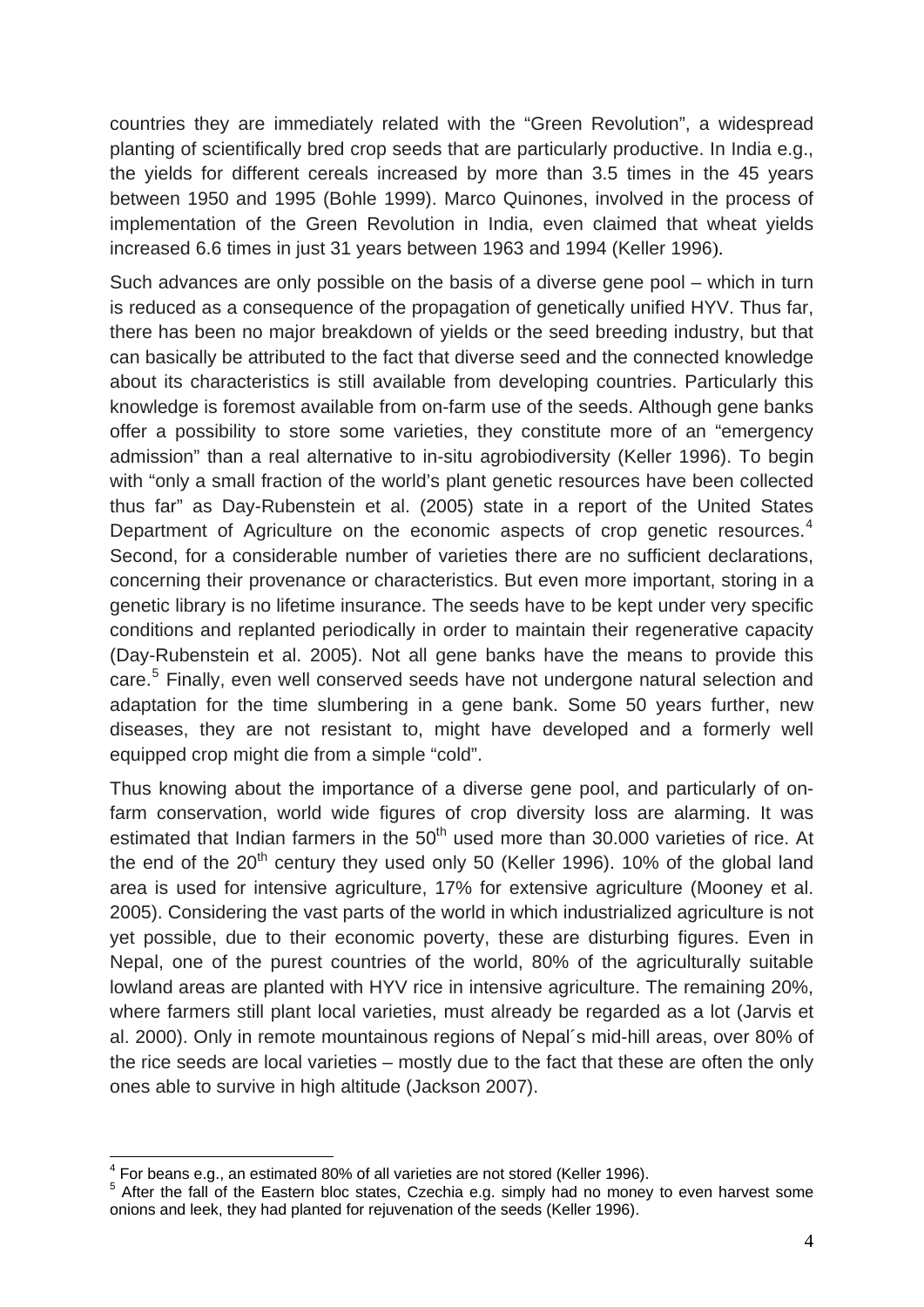There are three major aspects responsible for this tremendous loss: 1. genetic uniformity of scientifically bred varieties, 2. an augmenting conversion from farmerdeveloped varieties (landraces) to scientifically bred varieties and 3. the loss of wild crop varieties, due to agricultural use of formerly uncultivated land (Day-Rubenstein et al. 2005). The first mentioned genetic homogeny is even prescribed by laws like the German Law on the marketing of seeds (Saatgutverkehrsgesetz), stating that a seed may only be marketed after having been approved as basic or certified seed, such approval requiring genetic uniformity!

So the phenomenon enhancing agricultural performance is at the same time reducing its capacities for further development. We know that crop genetic diversity is essential for a further improvement of crop seeds and even for protection of the status quo. Pests and diseases adapt to resistances and are able to infest a new seed every 5 years on average (U.S. Department of Agriculture 1990, Heisey and Brennan 1991). Once infested, annual crop losses amount to almost 30%, increasing with each year the variety is used (Oerke et el. 1994, Scheffer 1997). 1/3<sup>rd</sup> of worldwide yields are lost annually to insects, diseases and weeds (Saedler 1995). Although worldwide yields for major crops are not endangered thus far, the lack of diversity has already led to local agro-ecological problems (Bardsley 2003). Already in the 1960<sup>th</sup>, Switzerland was infested by rust epidemics on wheat, due to the extensive use of the seed "Probus". Turkey and West Asia were recently infested in consequence of the Green Revolution that reduced wheat diversity considerably (Bardsley 2003).

In developing countries HYV are often badly adapted to local conditions. They do not support local environmental conditions like severe cold, high altitude, too much or too little rain or some local parasite. Even if their yields are higher than those of traditional landraces, the income of the farmers may decline in these countries, due to the higher costs for seed, fertilizer and pesticides (Keller 199[6](#page-4-0)).<sup>6</sup> Another mayor problem is water. HYV are more demanding in water supply and continuity than some local varieties, adapted to droughts as well as floods, common in a lot of developing countries. But even developed countries with an industrialized agriculture can suffer from acute problems, due to monocultures and their particular nature. In 1970, the USA e.g. got through a corn disaster, because the high yielding hybrid corn with its uniform cytoplasm was an ideal breeding material for the "Northern Leaf Blight", a fungus causing a damage of several billions of dollars. A loss so tremendous, that it finished the era of hybrid production by the particularly vulnerable sterile male cytoplasm (Saedler 1995).

The uniformity of crops thus being a problem requiring their constant renewal, it is beyond doubt that agriculture depends essentially on maintenance of diverse crops, even to secure the status quo. It is with this problem in mind that the term "insurance

<span id="page-4-0"></span> 6 An evaluation of the consequences of a conversion from traditional landraces of rice to modern varieties for four villages on the Philippines e.g., established that although yields raised by over 70% between 1970 and 1981, the income of the farmers declined by half, because costs for pesticides and fertilizer tippled in the same period (Keller 1996).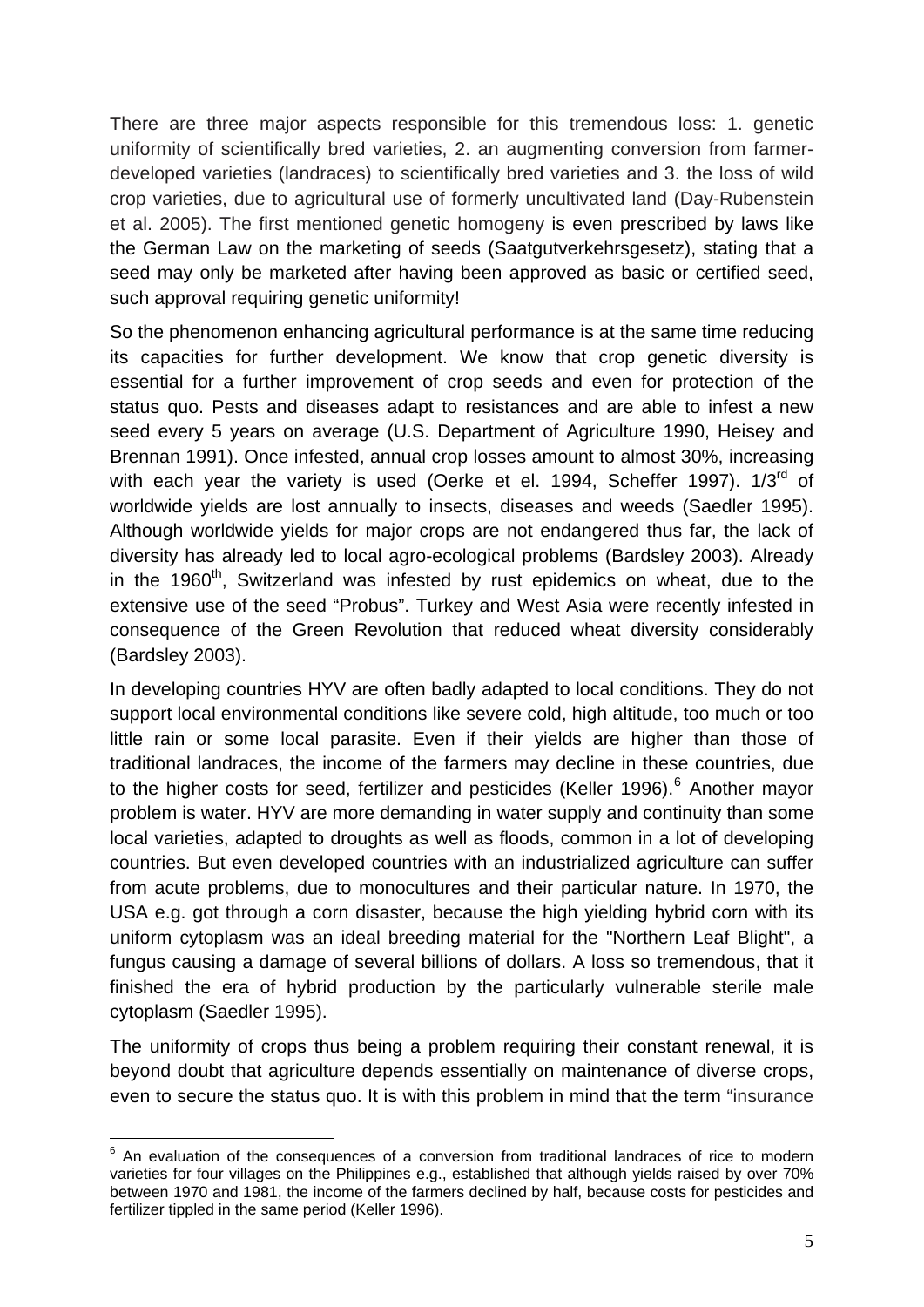value" has been chosen to illustrate the significance of crop diversity. Diverse seeds insure against losses due to the infestation of uniform seeds from diseases. They are an insurance as well in the sense that some investment in their availability has to be made. Society as a whole – or the individual farmer – has to renounce to some part of today's profits in order to insure itself against possible future losses, by planting less productive varieties on parts of the land. Baumgärtner (2007) therefore compares biodiversity with financial insurances and states that its level of maintenance also depends on the availability of the latter. When farmers can get financial insurance against yield losses – e.g. due to "natural hazards" like extreme weather conditions or parasites – or even get financial support for free after such events, they are less likely to be interested in conserving seed varieties themselves. In fact they might even be less likely to plant the most resistant seed variety if a potentially more productive variety with higher vulnerability is available. The risk is than externalized.<sup>[7](#page-5-0)</sup> In the current paper we are not concerned with this additional quandary. Either are we concerned with an illustration or possible solutions to the dilemma of the commons, i.e. the lack of private incentives to conserve agrodiversity, when the benefits will go to the larger public. With the framework described in the following section, the paper will concentrate upon the long-term performance of agriculture under different assumptions about the speed of adoption of a unified HYV, or  $-$  to express it the other way round  $-$  different levels of maintenance of crop diversity.

## **3 The modelling framework**

1

## **3.1 Seed varieties, yields and diseases**

The framework for the following investigation is a Multi-Agent-System, based on an environmental and an agent level. On the agent level a Genetic Algorithm maps the search strategies of the agents. 50 farmer agents have the opportunity to decide which crop seed they will cultivate. The known crop varieties correspond to the different crops that are cultivated at a given time step. Seeds are only preserved insitu, i.e. by on-farm use. This corresponds to the above mentioned insight that conservation in gene banks is very limited and problematic for several reasons. The knowledge base changes over time. The agents can try to develop new seed

<span id="page-5-0"></span><sup>&</sup>lt;sup>7</sup> Such an understanding of insurance value is close to  $-$  but not exactly congruent  $-$  with the ecologists understanding of the term "insurance effect". While the paper's interest is limited to agricultural yields, the ecological insurance effect is a somewhat broader, but on the other hand more limited concept. An ecosystem encompassing a high level of biodiversity is likely to include species that are functionally redundant, i.e. not essential for the maintenance of its structure or processes. If one of several such functionally similar species suffers from any changes or goes extinct, the other can step in and insure the stability of the ecosystem (Hooper et al. 2002). Our insurance value also protects against system breakdowns, but it does so without necessarily providing redundant (i.e. equally productive) seeds. Some of them might be, but others might be less productive and will still be regarded as insurance (in that sense the concept of this paper is broader). On the other hand, it only considers the diversity of crop seeds – not of the encompassing ecosystem, the diversity of which is also known to have positive effects on crop yields and resistance – and not the insurance effects upon this ecosystem, but solely on agricultural yields. In that sense the concept is narrower.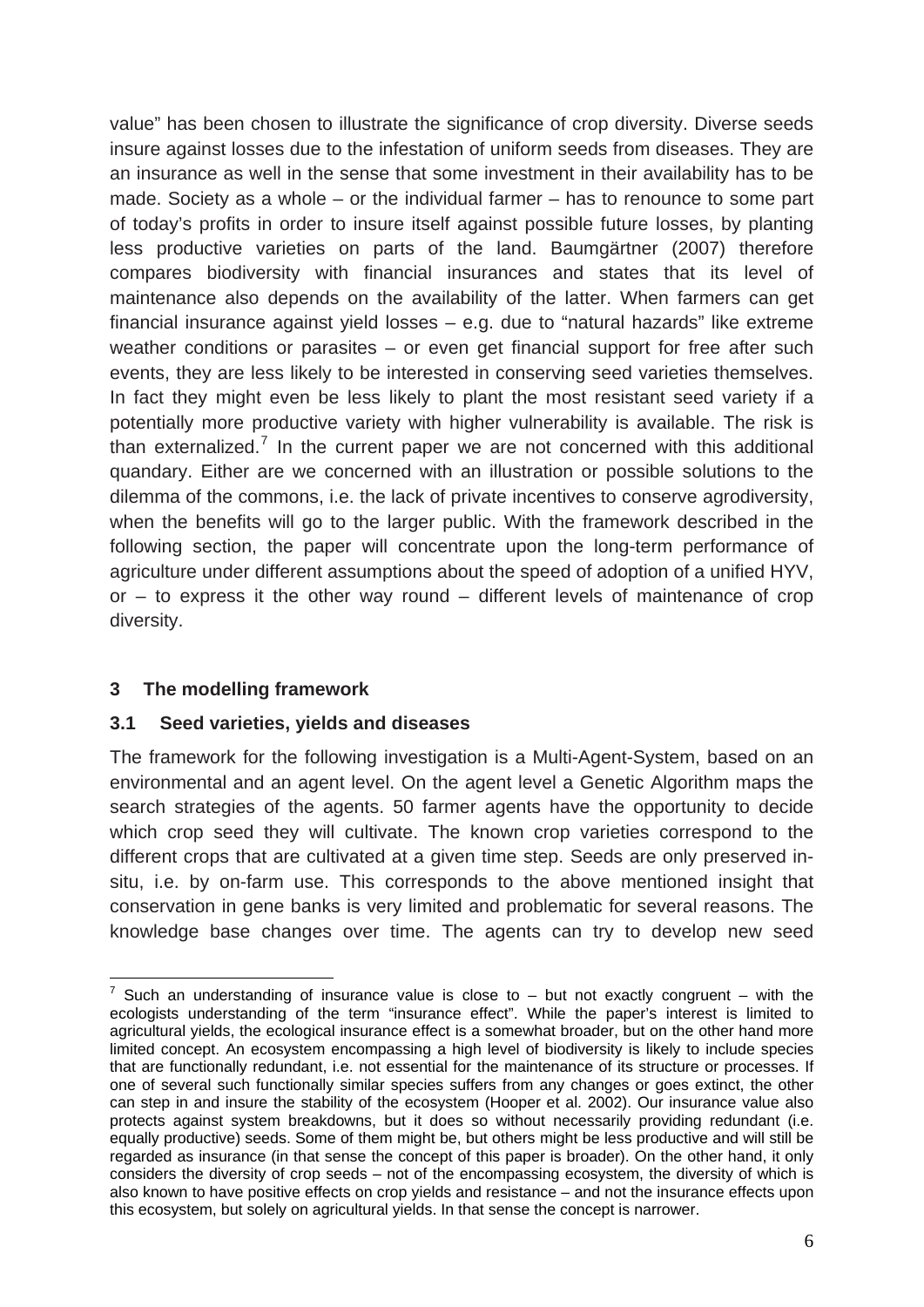variants. They do so by crossbreeding known seeds or by incorporating gene traces of other known seeds. They can also imitate other agents, i.e. they plant a seed that someone else has developed. Or they decide to continue planting their current seed.

Underlying this agent level is an environmental level of potential seed yields. In this environment all possible seed variants are stored as a reference for the model itself. This yield or fitness base – common to most Multi-Agent models – is needed to attribute fitness values to the agents, but of course not known by them in advance or in its entire extent. It corresponds to the external environment in which the agents plant their seed and harvest their crop. In the exemplary model this fitness base encompasses 128 varieties and is therefore comparably small in relation to natural seed diversity as it has been e.g. for rice in India over 50 years ago. More than 30.000 varieties have been reported then (Keller 1996). On the other hand it is still larger than the remaining 50 varieties reported 10 years ago (ibid.), but probably smaller than the 60 varieties of rice reported for some communities of 10.000 people in Nepal (Khatiwada et al. 2000).<sup>[8](#page-6-0)</sup> However, the agents searching this seed base are also relatively few, compared to the number of farmers worldwide and letting some 50 or even a few hundred agents cultivate several thousands of seed varieties would confront them with an unrealistically large search space. The main intention of the proposed framework is to investigate the effect of a fast or less fast adoption of HYVs – with the thereby induced loss of diversity – and the number of agents and seed is large enough to depict this problem.

In the model, the fitness base changes over time, due to the fact that it is known from literature, that newly developed seed variants have often better characteristics, concerning pest resistance, than former ones and that their yield is higher than theirs. On average, such a new HYV is discovered every 8 to 11 years (U.S. Department of Agriculture 1990). The fitness base of the model therefore intersperses new HYVs on a regular basis. This does not mean that these have been detected – i.e. actually invented – by the agents, but from then on they can be developed by breeders. Although this external influence on the fitness base is not entirely satisfying, it was deemed a better solution than offering the complete fitness landscape right away. In the latter case, agents could incidentally discover varieties that are much more profitable than all the ones that are currently known which does not correspond to experience. The model introduces new HYVs and their corresponding potential yield in a way that enables the whole agricultural model sector to raise their actual yields by factor five in 50 years for realistic conditions.<sup>[9](#page-6-1)</sup> This is an average, corresponding to reports on real yield raises for different countries, following the introduction of better seed (Bohle 1999, Keller 1996). Figure 1 depicts the design of the external fitness landscape and the actual performance of the farmers in this environment. The

<span id="page-6-0"></span><sup>&</sup>lt;sup>8</sup> If such comparably small communities already have such a widespread diversity of seed variants, the total number of seeds worldwide and even in Nepal is considerably higher, although the largest part of them is only located at one or a few adjoining fields.<br><sup>9</sup> What these conditions are will be evaloined shortly. So

<span id="page-6-1"></span>What these conditions are, will be explained shortly. Some of the model runs reach higher growth rates, but they do so under unrealistically low disease rates and very high rates of breeding experiments which would be too costly in reality.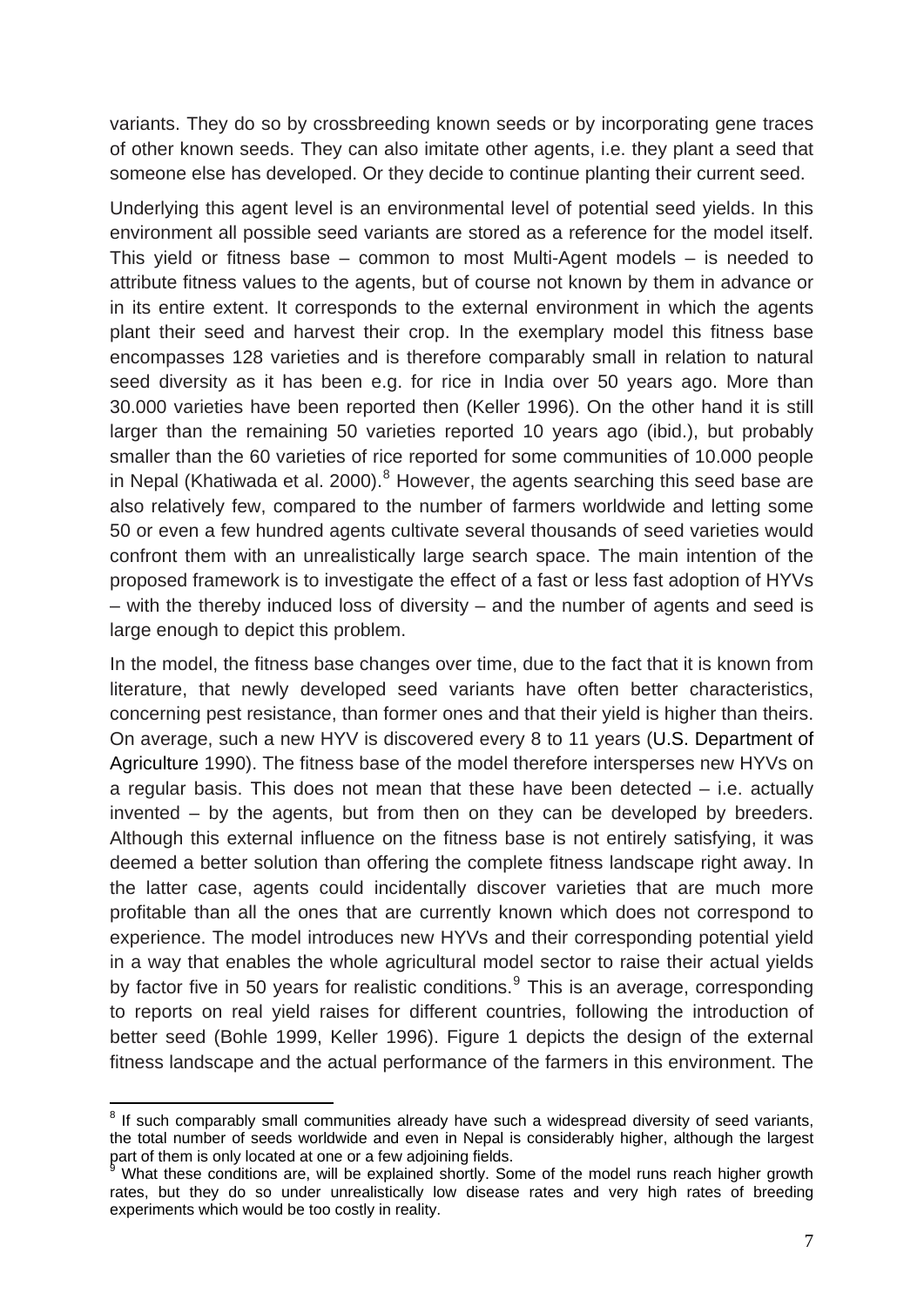grey bars (with red dotted borders) represent the environment. Known to the agents are only the parts they currently inhibit. These are indicated by the dark red bars, corresponding to the planted seeds and their yield.<br>Seed varieties with potential yield  $\bullet$  ey  $\bullet$  Yield  $\bullet$   $\bullet$ corresponding to the planted seeds and their yi eld.



**Fig. 1: Fitness base and current yield with HYVs** 

Note that some of the yields are lower than the underlying bar. This is caused by yield reductions due to pests and diseases. Literature reports that new HYVs are infested between 3 and 7 years after their propagation by a newly adapted pest that has overcome the resistance of the seed to formerly known pests (or been delivered with a corresponding pesticide) (Heisey and Brennan 1991). If a crop is infested, its yield reduces by almost 30% in the first year, inclining with time, if the seed is still used (Oerke et el. 1994, Scheffer 1997). The probability to be infested by pests is higher, the more farmers are using a specific variety. Particularly scientifically bred varieties are designed to resist known pests. However, if they are adopted by a large part of farmers (as is often the case with the newest HYV in the USA), parasites are more likely to adapt to them. This effect has been included into the model by enhancing the natural pest infestation probability when many agents are using the same seed. It has been tested how different levels of pest adaptation to the seed varieties infest yields. The pressure of newly introduced HYVs and yield reductions by pests on the search for new variants, have been termed "creative destruction" (going back to the Schumpeterian term) and "adaptive destruction" by Goeschl and Swanson (2002). Both are claimed to have an effect on the necessity to invent new seed varieties. The former, because it reduces the demand for formerly best practice when a better one appears, the latter because it reduces yields, particularly the ones of HYVs that are used by many farmers, making it easier for parasites to adapt. Creative destruction is not actually included in the model, as there is no separate breeding sector, fearing for its income, when competitors develop better seed. But adaptive destruction is present. Once a seed is infested, its yield may drop under the performance of formerly lower yielding varieties. Farmers are incited to change and look for better solutions.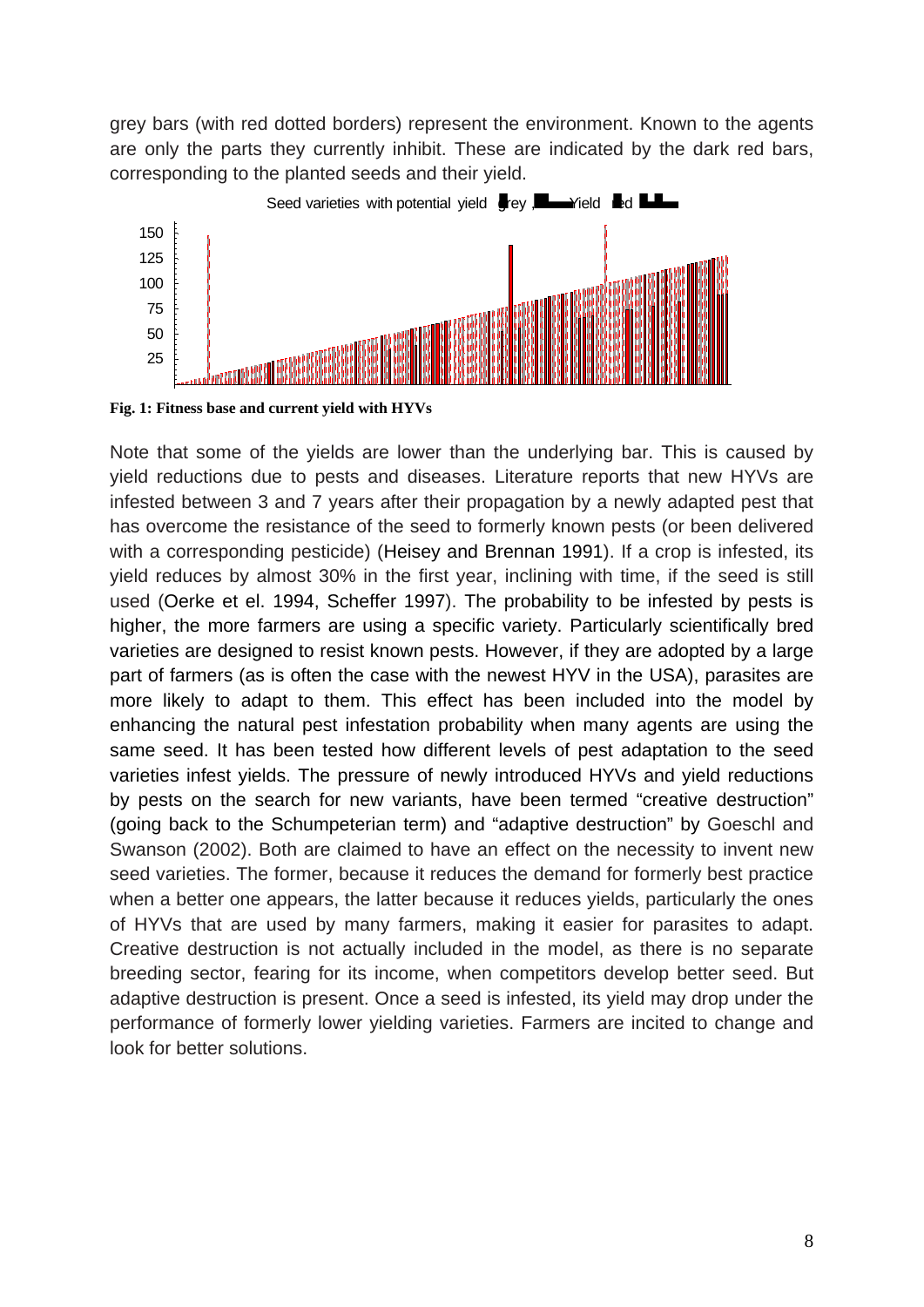## **4 Farmers and their strategies**

Every agent has a certain probability (75%) to decide for a new variety in every time step that corresponds to a planting season. In the model, the following 5 behavioural strategies are investigated:<sup>[10](#page-8-0)</sup>

- Random Search
- Recombinant Search combined with Random Search
- Recombinant Search
- Imitation with Recombinant Search
- Imitation

The last three strategies are combined with low levels of random influences, due to natural evolution. Seed that is planted on fields reproduces naturally (if it isn't one of the scientifically bred varieties that are no longer able to do so) and thereby adapts e.g. to diseases and pests or changes its characteristics and yield potential. Natural evolution is also present in the first two strategies, but the level of random influences is considerably higher there and attributed to the fact that the agents are experimenting with arbitrary changes by themselves.

Random search is a strategy without crossbreeding of varieties. Single gene traces are exchanged by others in a trial and error procedure. This strategy reminds the practice of pharmaceutical firms in the design of new products. It creates a huge amount of useless variants which is time and money consuming and therefore not always appropriate or possible.

Recombinant search corresponds to crossbreeding of know varieties. This is particularly interesting to do with seed that has already proven to be productive. When looking for varieties to crossbreed with, the farmers therefore look at their former performance.

The last pure strategy is Imitation which simply amounts to buy a known seed variant, promising high yields – the most likely strategy for farmers in industrialized countries, whereas farmers in developing countries still often develop their own varieties, due to lack of funds to buy expensive HYVs and due to the fact that they are not always well adapted to their local conditions.

When new varieties have been developed, they are not planted straightforward. In the model architecture, a new seed is tested and only adopted if it performs better than the current seed of the corresponding farmer. This amounts to the assumption that seed performance is something that is usually tested in small cultivations before

<span id="page-8-0"></span><sup>1</sup>  $10$  Note that so far the model has no meta search rule, deciding what strategy has to be followed under which conditions. This would be an important next modelling step. So far the different rules are just compared in their performance when applied consecutively to the whole population of agents. A more realistic assumption for the agent's behaviour would be to decide first about the best strategy under given conditions, with respect to the degree of uncertainty, the agent's knowledge, the satisfaction with current result, his attitude towards risk and his time and money constraints (Beckenbach 2005).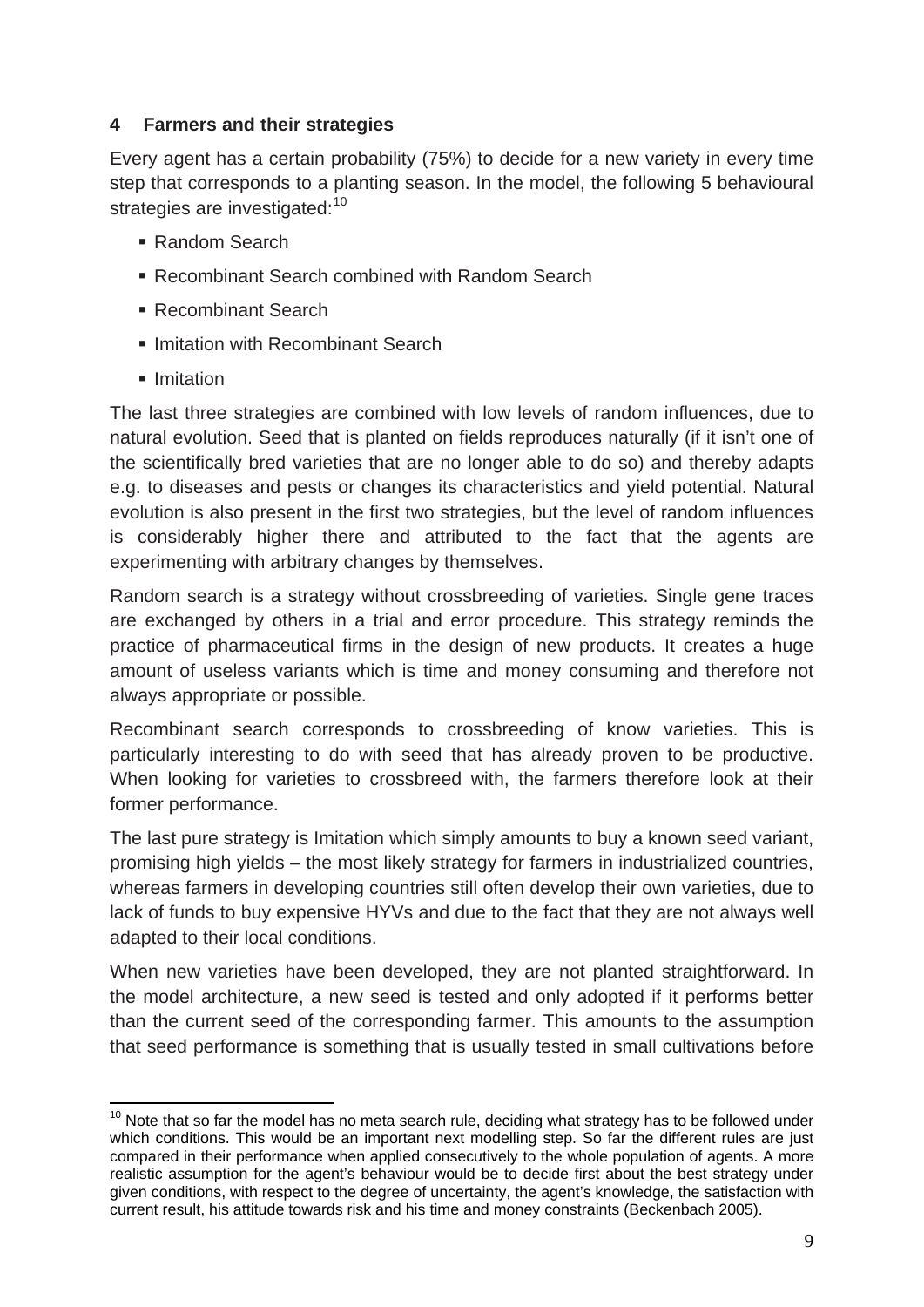being planted on the main fields. A farmer only adopts a new seed if he expects higher yields than with his former one.

## **5 Model results: balancing high current productivity versus long-term adaptability**

Different parameter settings, corresponding to different environmental conditions and agents strategies, have been tested in their influence on the yield performance of the whole agricultural sector over the whole observation time and on the development of the highest yielding variety over time. Table 1 depicts the average results over 100 runs respectively for all the different settings. Each individual run goes over 50 time steps. The values in the result boxes are the average results for the summed up yields over time and the best yielding variety at the end of the observation period. Note that the latter is not necessarily representative, as it is subject to a high degree of randomness for individual runs. However, as the values are averages for 100 runs, as for the aforementioned value, it is still interesting to look at, in addition to some exemplary time charts over the whole observation time. The main insights will be reported in the following.

| <b>Settings</b>                         |                                               |                      |                   |                    | <b>Results</b> |                                       |
|-----------------------------------------|-----------------------------------------------|----------------------|-------------------|--------------------|----------------|---------------------------------------|
| <b>Pest</b><br>infestation              | Search mode                                   | <b>Cross</b><br>Prob | Evol/rand<br>Prob | <b>Imi</b><br>Prob | $\Sigma$ Yield | <b>Highest</b><br>yield<br>at time 50 |
|                                         | Random Search                                 | $\Omega$             | 0.14              | $\Omega$           | 403.252        | 360,1                                 |
| <b>No</b>                               | Recombinant<br>$+$<br>Random Search           | 0.75                 | 0.014             | $\Omega$           | 385.534        | 332,1                                 |
| $pestProb =$                            | <b>Recombinant Search</b>                     | 0.75                 | 0.0014            | $\Omega$           | 343.493        | 289,9                                 |
| 0                                       | Imitation<br>$+$<br><b>Recombinant Search</b> | 0.75                 | 0.0014            | 0.5                | 387.783        | 224,9                                 |
|                                         | Imitation                                     | 0.75                 | 0.0014            | $\mathbf 1$        | 377.926        | 226,9                                 |
|                                         | Random Search                                 | $\Omega$             | 0.14              | $\overline{0}$     | 353.892        | 365,5                                 |
| Low                                     | Recombinant<br>$+$<br><b>Random Search</b>    | 0.75                 | 0.014             | $\overline{0}$     | 308.795        | 306,072                               |
| $pestProb =$                            | <b>Recombinant Search</b>                     | 0.75                 | 0.0014            | $\Omega$           | 284.848        | 244,044                               |
| 0.01                                    | Imitation<br>$+$<br><b>Recombinant Search</b> | 0.75                 | 0.0014            | 0.5                | 306.972        | 187,418                               |
|                                         | Imitation                                     | 0.75                 | 0.0014            | $\overline{1}$     | 285.496        | 173,712                               |
|                                         | Random Search                                 | $\Omega$             | 0.14              | $\overline{0}$     | 280.850        | 311,562                               |
| <b>Realistic</b><br>$pestProb =$<br>0.1 | Recombinant<br>$+$<br>Random Search           | 0.75                 | 0.014             | $\Omega$           | 284.113        | 253,452                               |
|                                         | <b>Recombinant Search</b>                     | 0.75                 | 0.0014            | $\Omega$           | 267.806        | 226,29                                |
|                                         | Imitation<br>$+$<br><b>Recombinant Search</b> | 0.75                 | 0.0014            | 0.5                | 297.938        | 185,996                               |
|                                         | Imitation                                     | 0.75                 | 0.0014            | 1                  | 278.973        | 163,482                               |

**Table 1: Sum of yields over 50 time steps and highest yield at time 50.** 

 **Average of 100 runs for different search modes and environmental conditions.** 

#### *The influence of different rates of environmental change (adaptive destruction)*

The speed with which crop seeds can be infested by pests, reducing their yield by 30% has been varied from no pest infestation (pestRed  $= 0$ ) over a low infestation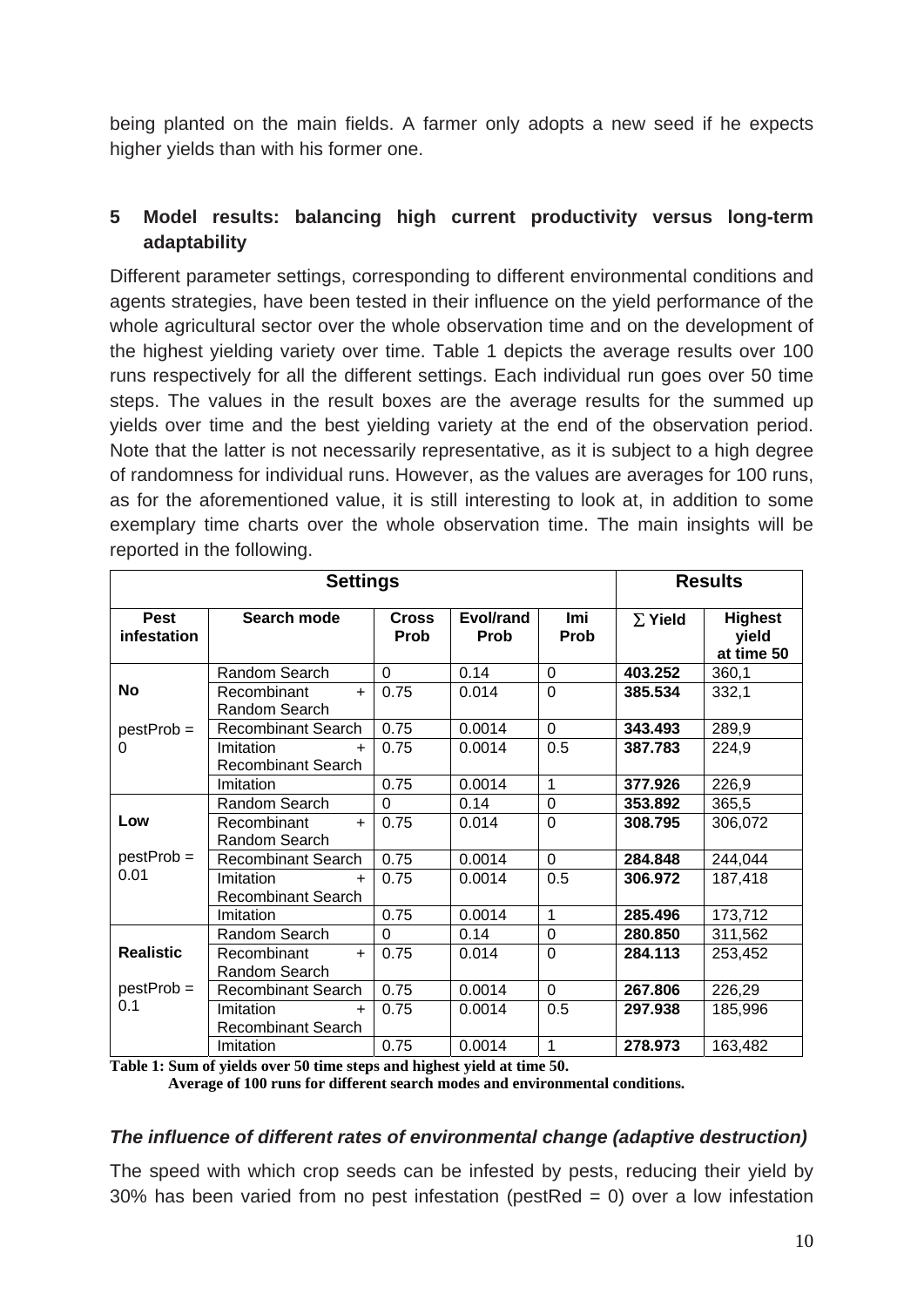(pestRed =  $0.01$ ) to a realistically high pest infestation (pestRed =  $0.1$ ). The latter implying, that every 10. crop/year can be infested for "common" crops, only used by one agent. This probability is rising with the number of adopters of the seed. It reaches every 5. crop/year for 20% of adopters (which corresponds to the figures from literature for HYVs) and goes even higher if more than 20% of the farmers are planting the same variety.

In the summed up yields over all agents and all runs (i.e. the outcome of the agricultural sector over the whole observation span) the difference between no and a realistically high pest reduction rate is considerable and maps the familiar  $30\%$ .<sup>[11](#page-10-0)</sup> Yields for the best performing strategies go from  $280.850$  for pestRed = 0.1 to  $403.252$  for pestRed = 0. The influence is also visible for the highest individual yield at the end of the observation period. Numbers for both are given in Table 1, but can also be seen in comparing average yields over time for exemplary runs. Fig. 2 shows results for a realistic pest infestation, Fig. 3 for an agriculture without diseases and parasites, the first chart being overall yield, the second one the highest yield for the respective time steps (i.e. the current HYV). For the latter, the effect is a little less discernable, because these values do not reflect how many agents already use the respective seed. New HYVs that are used by many agents, are more likely to be infested by an adapting pest but it may well be that a higher individual yield value only signifies that someone has discovered a new HYV that has not yet disseminated broadly. The figures also show how pest infestation repeatedly dents into the yields of the current HYV. As can be seen in Fig. 2, each time, a seed is infested, HYV yield go down and can only rise again after breeding has discovered a new HYV. Whereas Fig. 3 shows continuous productivity steps, rising each time a new HYV is discovered.



**Fig. 2 Average yields and highest yield over time with pest infestation (pestRed = 0.1)** 

<span id="page-10-0"></span> $11$  As reported above, 1/3<sup>rd</sup> of worldwide yields are lost annually to insects, diseases and weeds (Saedler 1995).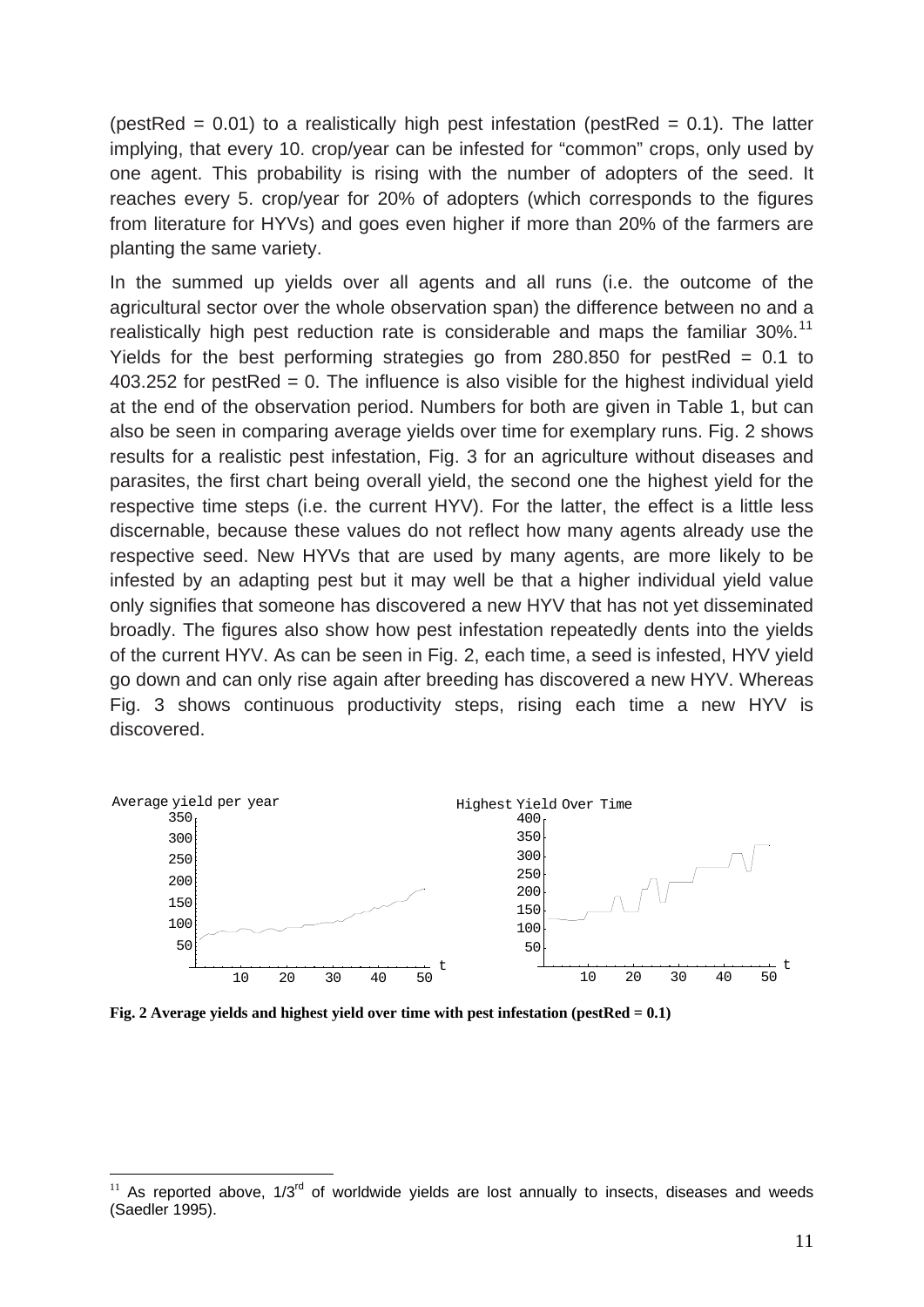

**Fig. 3 Average yields and highest yield over time without pest infestation (pestRed = 0)** 

The rate of environmental adaptation also has an influence on the choice of the best strategy. Whereas Random Search is a profitable strategy for low or no pest infestation rates, it becomes substituted by the mixture of imitation (imiProb 0.5) and recombinant search for realistically high rates of pest infestation (Fig 4). This is an interesting finding, because new HYVs that are quickly adopted by imitating agents are more likely to be infested by newly adapting pest. On the other hand, however, it is particularly this quality that enhances the need to move on, because the agents can not "lie back" on a once discovered best seed. A high rate of adaptive destruction increases the speed with which better solutions have to be found and Random Search is not quick enough for this task.



**Fig. 4 Average yields over time with high pest infestation (pestRed = 1) for Random Search (left) and Imitation with recombinant search (right)** 

#### *The importance of seed diversity*

The paper intended to show to what extend seed variety is necessary for long term adaptability of the agricultural sector. A first effect to notice is that even for a zero rate of plain imitation – i.e. adoption of YHV – the number of varieties goes down considerably with time from about 40 in the beginning to an average of 5 after 50 time steps (Fig. 5). Some initial varieties provide very low yields, pests reduce yields and agents are inclined to look for something better, even if not allowed to buy the current HYV right away. This reduction affects possible individual and particularly summed up yields of the whole sector and results in the worst performance of all strategies over different settings.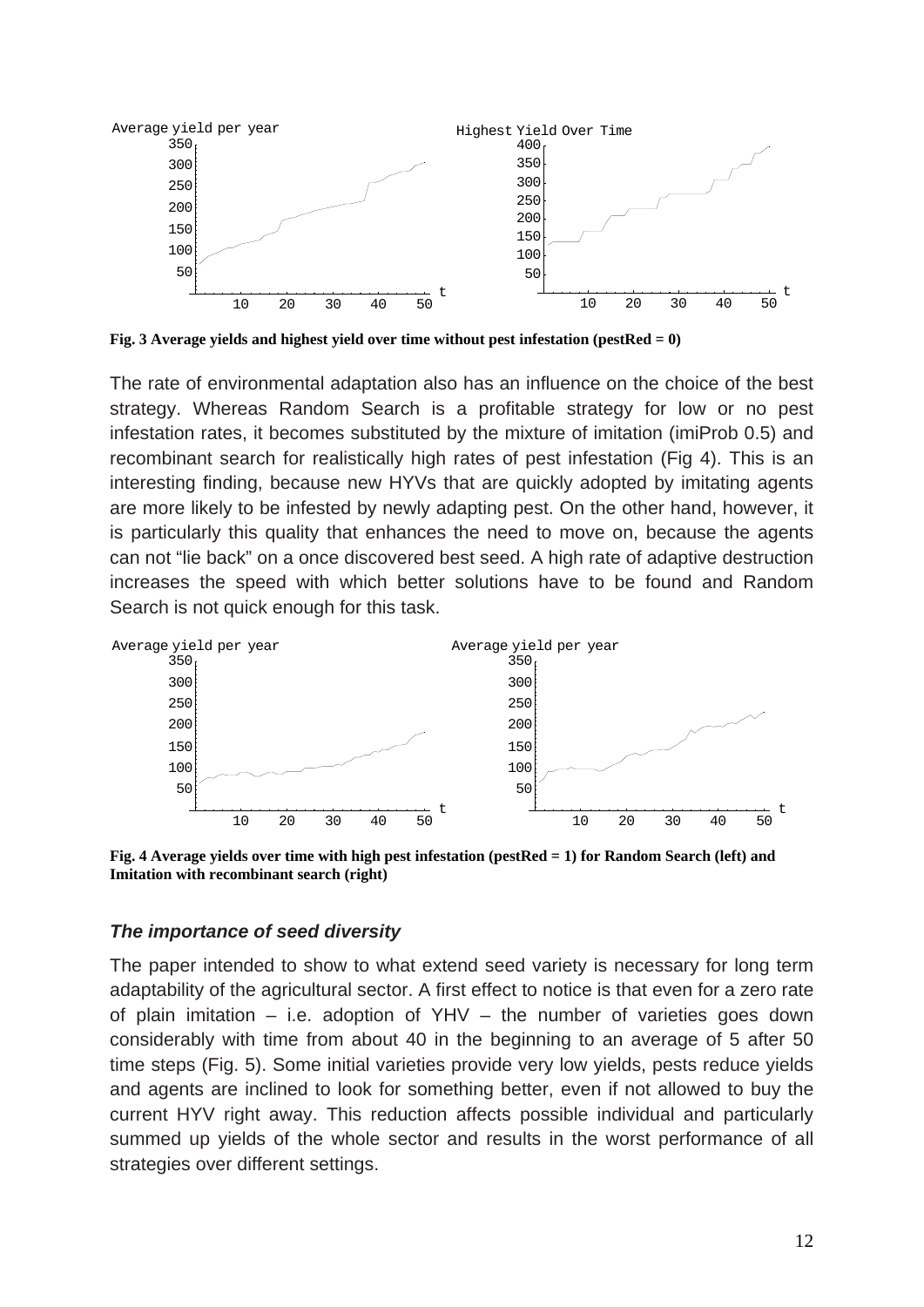

**Fig. 5 Fitness base and actual yields at time 50 (crossProb =.75, evol/randProb= 0.0014, imiProb = 0, pestRed = 0.1)** 

Allowing for a higher rate of Random Search, does enhance on-farm diversity to an average of 10 remaining varieties at the end. And it corresponds to a larger gene pool, available for tests and seed breeding. This setting therefore provides higher yields, as can be seen, when comparing (Fig. 5 and 6), as well as the results in the corresponding columns in Table 1.<br>Seed varieties with potential yield  $\bullet$  ey  $\bullet$  Yield  $\bullet$  d corresponding columns in Table 1.



**Fig. 6 Fitness base and actual yields at time 50 (crossProb =.75, evol/randProb= 0.014, imiProb = 0, pestRed = 0.1)** 

The highest seed diversity is maintained, if a lot of variations can be tested. On-farm diversity can remain at a level of 20 (Fig. 7) and yields are higher than for any other strategy.<sup>[12](#page-12-0)</sup> structure is maintained, if a lot of variations can be<br>in at a level of 20 (Fig. 7) and yields are higher the<br>Seed varieties with potential yield  $\blacksquare$  ey  $\blacksquare$  Yield  $\blacksquare$  of  $\blacksquare$ 



**Fig. 7 Fitness base and actual yields at time 50 (crossProb =.75, evol/randProb= 0.14, imiProb = 0, pestRed**   $= 0.1$ 

However there seems to be a problem for the maintenance of seed variety, even besides the "natural" unifying tendency, present in all settings. For a realistically high level of pest infestation, the abandoning of Random search in favour of a highly

<span id="page-12-0"></span> $12$  The higher yields are not visible from these figures but can be looked up in table 1.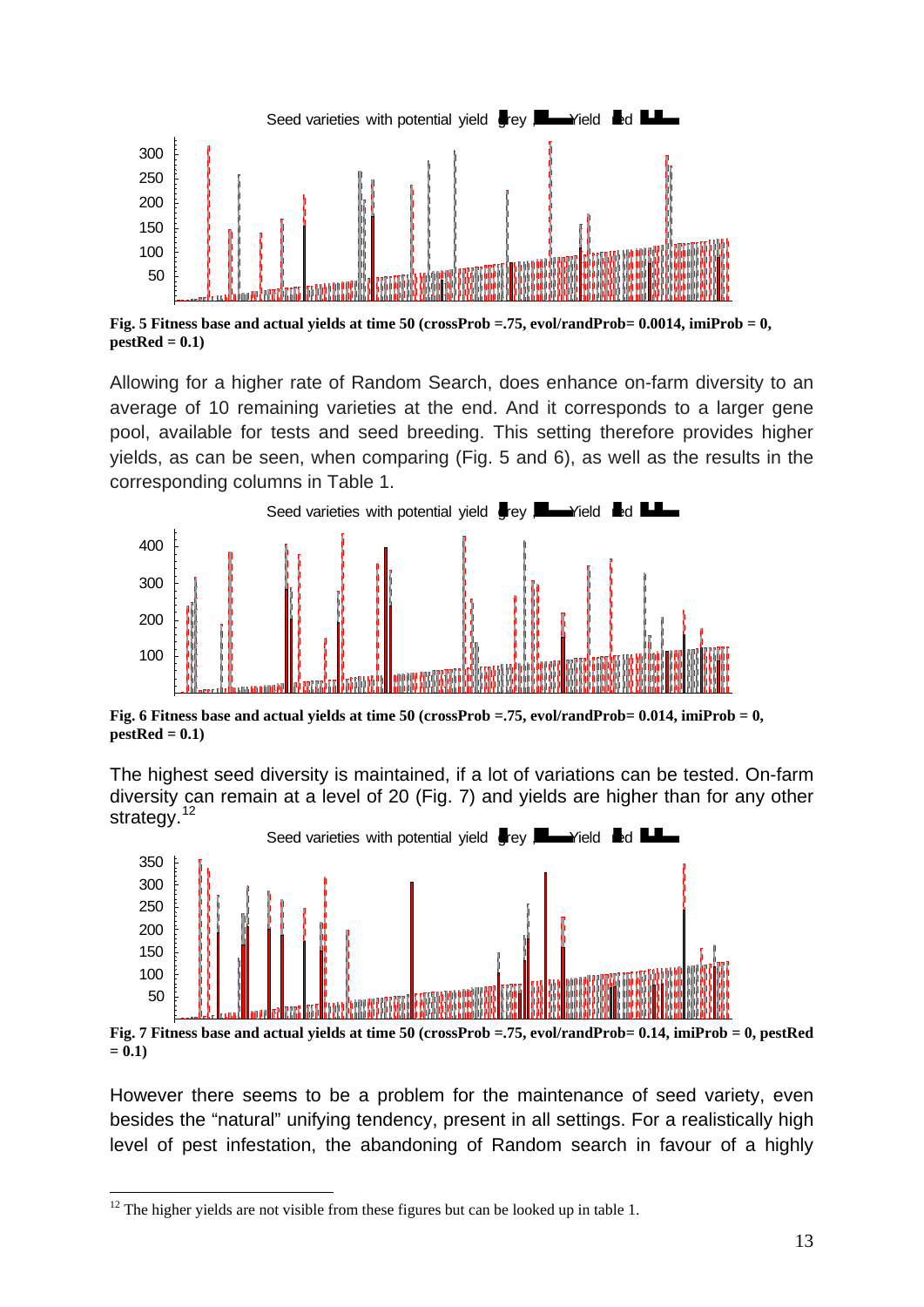imitative strategy (Imitation with Recombinant Search, Imi 0.5) is more profitable. This however, leads to a reduction of diversity (Fig. 8). As there still is a considerable level of recombinant search (half of the seed choices are not based on imitation), the remaining gene pool of about 10 varieties seems to suffice for further enhancements. As already commented on in the above subsection, a high rate of adaptive destruction increases the speed with which better solutions have to be found. Random Search is not quick enough for this task and has to be abandoned for a certain level of imitation if yields are to be kept high. Imitation works better, although seed variety is reduced. The problem with this result is that it's actually what seems to happen in the agricultural sector. If they have access to higher yielding seed and the means to buy it, farmers are inclined to adopt well performing varieties – even if it's not always the current best HYV. And they do reduce diversity thereby.



**Fig. 8 Fitness base and actual yields at time 50 (crossProb =.75, evol/randProb= 0.0014, imiProb = 0.5, pestRed = 0.1)** 

However, an additional enhancement of diversity loss is critical for further development, as a comparison between the strategies of pure imitation (imiProb  $= 1$ ) (with only a natural level of evolution) and imitation with recombinant search (imiProb = 0.5) reveals. Although profitable for individual agents in a short term perspective, the agricultural sector as a whole becomes to homogenous by high rates of imitation. This effect also becomes quickly visible in a stagnation of the whole population (Fig. 9). After being initially profitable to adopt new HYVs quickly, the uniformity of the remaining seeds undermines every further development, even for a remaining level of hypothetical crossbreeding. It doesn't help much, if there's nothing more to breed on. Imitation takes variety needed for further inventions out of the gene pool. Higher short term and individual yields do not compensate diminished breeding chances. The example in figure 6 shows the fallacies of a too eager imitation at an early stage. The formerly 50 seed varieties have been reduced to only 3, concentrated on varieties that have been HYVs a long time ago. The opportunities to discover significantly more profitable seeds are foregone.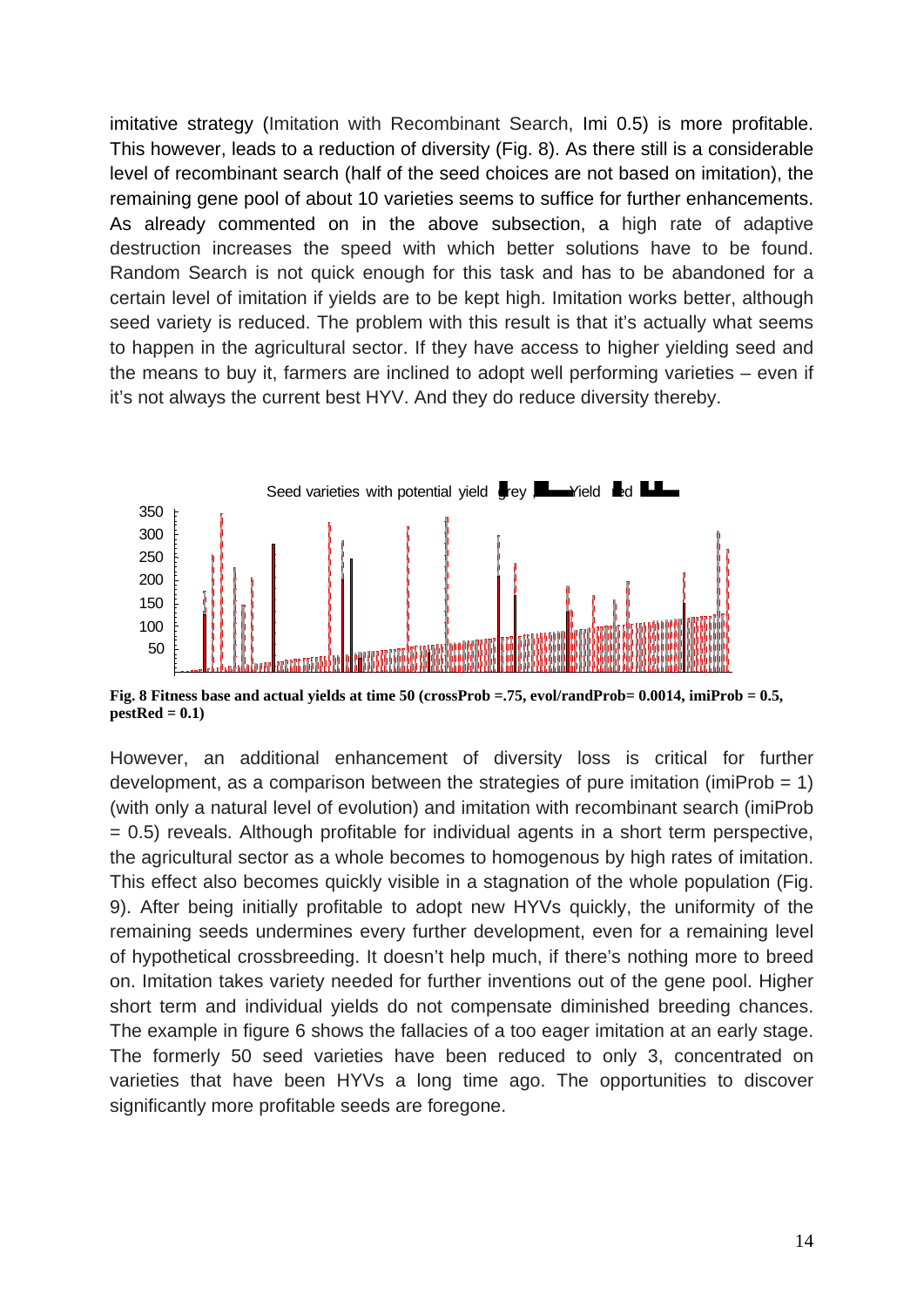

**Fig. 9 Fitness base and actual yields at time 50 (crossProb =.75, evol/randProb= 0.0014, imiProb = 0.5, pestRed = 0.1)** 

But everything else being equal (low random influences at the level of natural evolution evol/randProb=  $0.0014$ ), a high rate of imitation (imiProb = 1) is better for overall yield than no imitation at all. It is interesting to note that this is inversely for individual highest yields. That effect becomes visible in the individually best yields in Table 1, which are lower if seed diversity decreased due to rising uniformity. At first sight, this seems counterintuitive, but there is a reason. For the whole agriculture, the faster rising yields compensate for the diminished opportunities to develop new HYVs, because most agents would not have used HYVs anyway in a less imitative setting. In a summed up perspective, it's better if everybody gets the opportunity to improve – even if not to a really high level – than if real HYVs can be developed on the basis of larger diversity, but can only be used by a low percentage of all agents. However, as stated above, the socially best imitation rate is still not the highest but a moderate one.

## **6 Conclusions**

Genetic diversity is the main source of agricultural productivity rises, because new seed varieties are developed on the basis of existing seeds. Mostly attributed to improved crop seeds, yields are estimated to have multiplied at least by 3.5 over 45 years. Some sources even give considerably higher values. At the same time, the necessary gene diversity diminishes considerably, precisely because of the widespread adoption of high yielding varieties (HYVs). Thus the same phenomenon generating remarkable success is undermining its continuation. This is all the more alarming, as the seeds in use are infested by quickly adapting pests and diseases in 3 to 7 years after their launch. Further breeding of new seeds is crucial to adapt in turn to these new threads. A diverse gene pool is needed for this task.

An artificial conservation of germplasm in gene banks is no real alternative to on-farm conservation. Keeping the seeds intact and replanting them regularly to maintain their fertility is difficult and costly and the seed may still be useless after not having participated in natural evolution for a long time. Therefore, the enormous loss of onfarm diversity is disturbing.

The paper tried to investigate, to what extend seed diversity is needed for continuing advances and what strategies of the farmers are most profitable for different rates of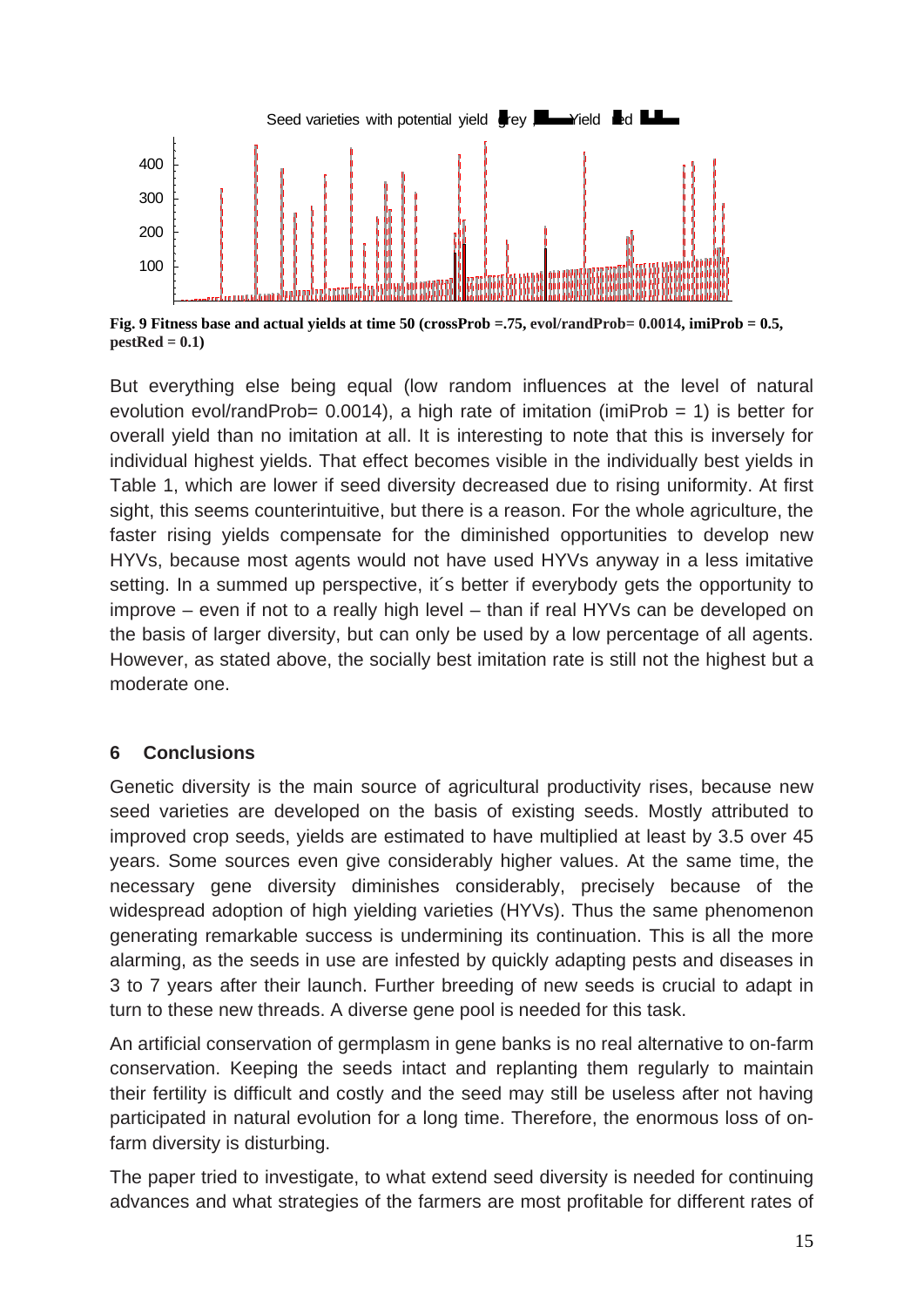environmental change – i.e. the appearance of new pests. It did so, by using a Multi-Agent model with an environmental level, representing the potential productivities of different seed varieties and an agent level, containing 50 farmer agents. 5 different strategies for these agents, ranging from pure random search over crossbreeding to pure imitation, were investigated in their effect on yields. Different parameter settings, corresponding to different environmental conditions and agents strategies, have been tested in their influence on the yield performance of the whole agricultural sector over the observed time span and on the development of the highest yielding variety over time. Each individual run goes over 50 time steps.

## *The influence of different rates of environmental change*

The speed with which crop seeds can be infested by pests, reducing the infested crop yield by 30%, has been varied from no pest infestation to a realistically high pest infestation. The probability is rising with the number of farmers, adopting a particular seed. In the summed up yields over all agents and all runs (i.e. the outcome of the agricultural sector over the whole observation time) the difference between no and a realistically high pest reduction rate is considerable and reaches the 30% known from literature for worldwide yield losses.

The rate of pest infection also has an influence on the performance of different search strategies. Whereas Random Search is a profitable strategy for low or no pest infestation, it becomes substituted by a mixture of imitation and recombinant search for realistically high rates of pest infestation. Although a faster adoption of new HYVs even enhances their risk to be infested themselves. But the faster rate of devaluation of once profitable seeds enhances the speed with which a switch to better solutions deems necessary. Random Search is not quick enough for this task.

## *The importance of seed diversity*

The paper intended to show to what extend seed variety is necessary for long term adaptability of the agricultural sector. A first noticeable effect is that diversity diminishes more or less importantly under all circumstances. When we only consider natural evolution and crossbreeding – i.e. no adoption of HYVs and no trial and error search – the losses are highest, which results in the worst overall performance of all scenarios. Allowing for a moderate rate of random search, does enhance on-farm diversity. It corresponds to a larger gene pool, available for tests and seed breeding. But the highest seed diversity is maintained, if a lot of variations can be tested and yields are higher than for any other strategy. So long term agricultural performance is clearly related to seed diversity.

However, there seems to be a problem for the maintenance of seed variety, even besides the "natural" unifying tendency, present in all settings. For a realistically high level of pest infestation, the abandoning of random search in favour of a highly imitative strategy becomes more profitable. But it leads to a reduction of diversity. As there still is a considerable level of recombinant search (half of the seed choices are not based on imitation in this strategy), the remaining gene pool seems to suffice for further enhancements. As stated above, a high rate of pest infestation increases the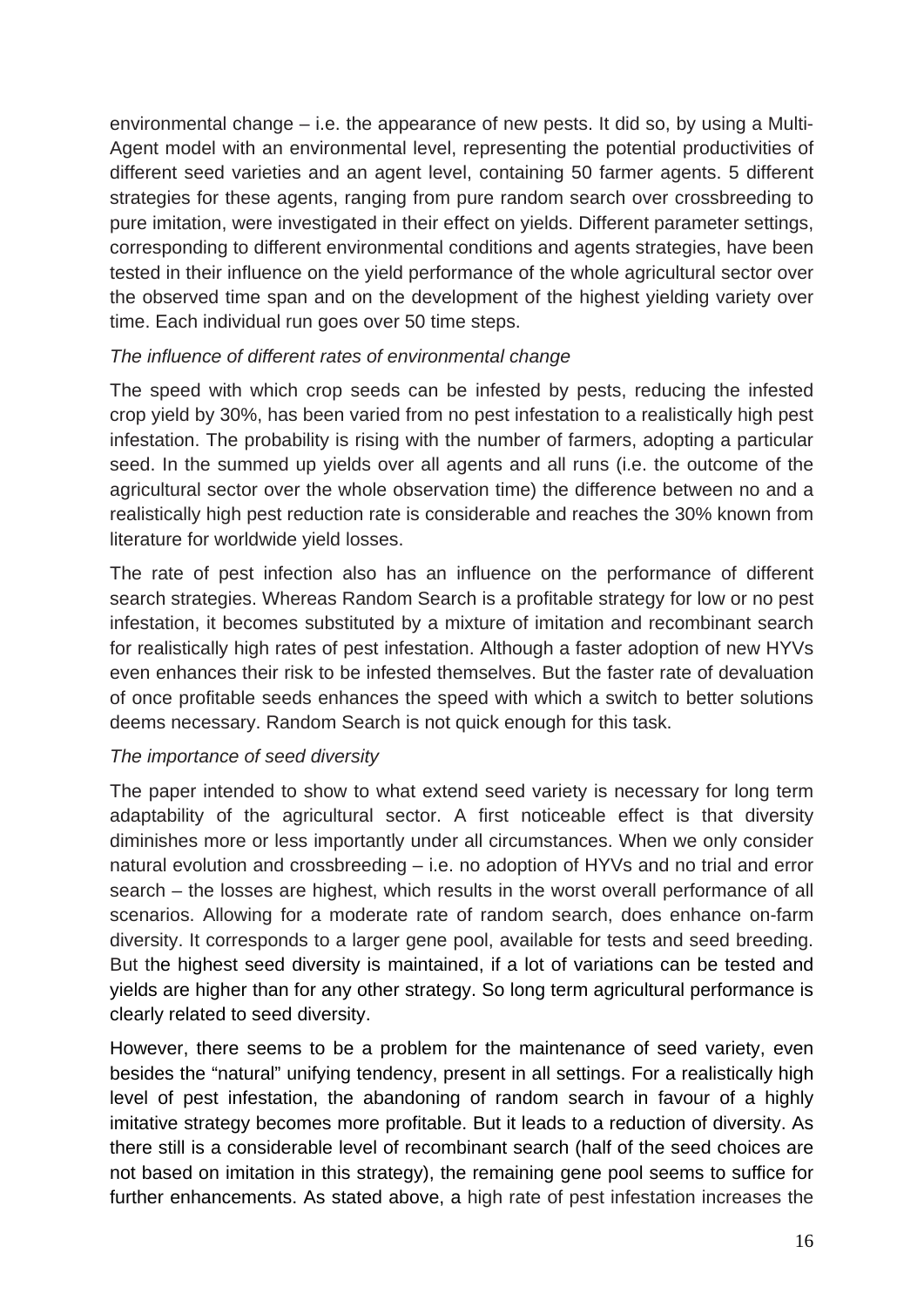speed with which better solutions not only have to be found, but adopted as well. What is disturbing about this result is the fact that it seems to map the current practice of the agricultural sector. Obviously, farmers are inclined to adopt well performing varieties, if they have access to and the means to buy them. Although reducing diversity thereby, it is still most profitable for the whole sector. Only an additional enhancement of diversity loss is critical for further development, which rules out the strategy of pure imitation. Although profitable for individual agents in a short term perspective, the agricultural sector as a whole stagnates quickly at a low level.

Nevertheless, for a low level of random search, pure imitation is still better for overall yields than no imitation at all. At first sight, this seems counterintuitive, but the explanation is straightforward. For the whole agricultural sector, the faster rising yields compensate for the diminished opportunities to develop new HYVs, because most agents would not have had access to HYVs anyway in a setting without the opportunity to imitate. In the general perspective it's better if everybody improves a bit, than if HYVs can be developed on the basis of larger diversity, but can only be used by a low percentage of all agents.

Unfortunately we can not conclude by stating that farmers were simply behaving irrational in their current behaviour and that another collective strategy would benefit them all. Although the model showed that diversity is important for further development, the best performing strategy under realistic environmental conditions reduced variety. The model results couldn't prove that maintenance of high levels of on-farm seed varieties would benefit the agricultural sector in the long run. Under the current level of pest infestation, foregone yield enhancements, caused by sticking to low yielding varieties, were higher than later gains due to facilitated breeding. If society still wants to preserve a high level of diversity, it has to recur to other options. Bardsley (2003) investigated possibilities to secure crop diversity by supporting onfarm conservation of agrobiodiversity in marginal productive regions in Switzerland, Turkey and Nepal. Such regions, with specific local conditions, are particularly suited for such attempts, because they are the most likely to refrain from scientifically bred varieties anyway, the latter often being badly adapted to their particular needs. But variety risks to disappear even in remote areas, due to – for these regions mostly empty – promises of global industries, trying to sell their high-performance seeds worldwide. Bardsley discuss the necessity and possibility to actively sustain these last niches. A possible solution was proposed by Hampicke (1999), who suggested paying farmers not only for their produce but for their role in ecosystem maintenance.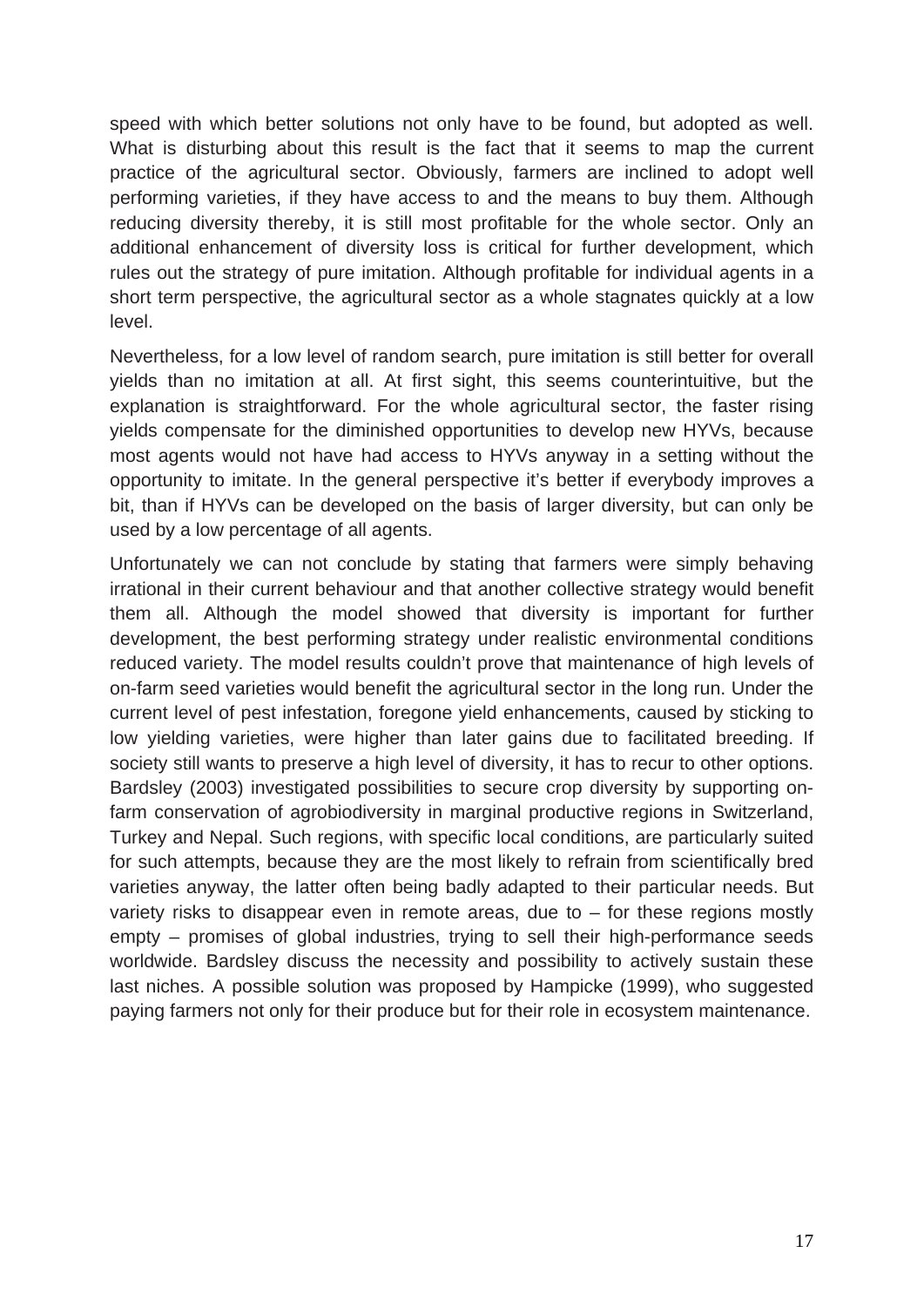## **References**

Bardsley, D. (2003) Risk alleviation via in situ agrobiodiversity conservation: drawing from experiences in Switzerland, Turkey and Nepal. *Agriculture Ecosystems & Environment* 99: 149-157

Baumgärtner, S. (2007) The insurance value of biodiversity in the provision of ecosystem services. *Natural Resource Modelling* 20(1): 87-127

Beckenbach, F. (2005) Knowledge Representation and Search Processes – a Contribution to the Microeconomics of Invention and Innovation. Volkswirtschaftliche Diskussionsbeiträge. Universität kassel, 75/05

Bohle, H.-G. (1999) "Grenzen der Grünen Revolution in Indien. Wasser als kritischer Faktor. *Geographische Rundschau* 51 (3): 111-117

Day-Rubenstein, K., Heisey, P., Shoemaker, R., Sullivan, J. and Frisvold, G. (2005) *Crop Genetic Resources – An economic Appraisal*. A Report from the Economic Research Service, United States Department of Agriculture, Economic Information Bulletin 2.

Goeschl, T. and Swanson, T. (2002) The Social Value of Biodiversity for R&D. *Environmental and Resource Economics* 22(4): 477-504

Hampicke, U. (1999) Conservation in Germany's agrarian countryside and the word economy. In: Dragun, A.K. and Tisdell, C. (Editors) (1999) *Sustainable Agriculture and Environment: Globalisation and the Impact of Trade Liberalisation*. Edward Elgar, Cheltemham, pp. 135-152

Heisey, P.W., Brennan, J.P. (1991) An Analytical Model of Farmers' Demand for Replacement Seed. *American Journal of Agricultural Economics* 73(4): 1044-52

Hooper, D.U., Solan, M., Symstad, A., Diaz, S., Gessner, M.O., Buchmann, N., Degrange, V., Grime, P., Hulot, F., Mermillod-Blondin, F., Roy, J., Spehn, E. and van Peer, L. (2002) Species Diversity, Functional Diversity and Ecosystem Functioning. In: Loreau, M., Naeem S. and Inchausti, P. (Editors) (2002) *Biodiversity and Ecosystem Functioning*: *Synthesis and Perspectives.* Oxford University Press, Oxford, pp. 195 208

Jackson, L.E., Pascual, U. and Hodgkin, T. (2007) Utilizing and conserving agrobiodiversity in agricultural landscapes. *Agriculture Ecosystems & Environment* 121: 196-210

Sthapit, B., Sears, L. (Editors) (2000) *Conserving Agricultural Biodiversity in situ: A Scientific Basis for Sustainable Agriculture*. IPGRI, Rome

Khatiwada, S.P., Baniya, B.K., Rijal, D.K., Paudel, C.L., Rana, R.B., Chaudhary, P., Tiwari, P.R., Upadhyay, M.P., Pandey, Y.R., Mudwari, A., (2000) Agromorphological characters and farmer perceptions: data collection and analysis. Nepal. In: Jarvis, D., Sthapit, B., Sears, L. (Editors) (2000) *Conserving Agricultural Biodiversity in situ: A Scientific Basis for Sustainable Agriculture*. IPGRI, Rome, pp. 134–138.